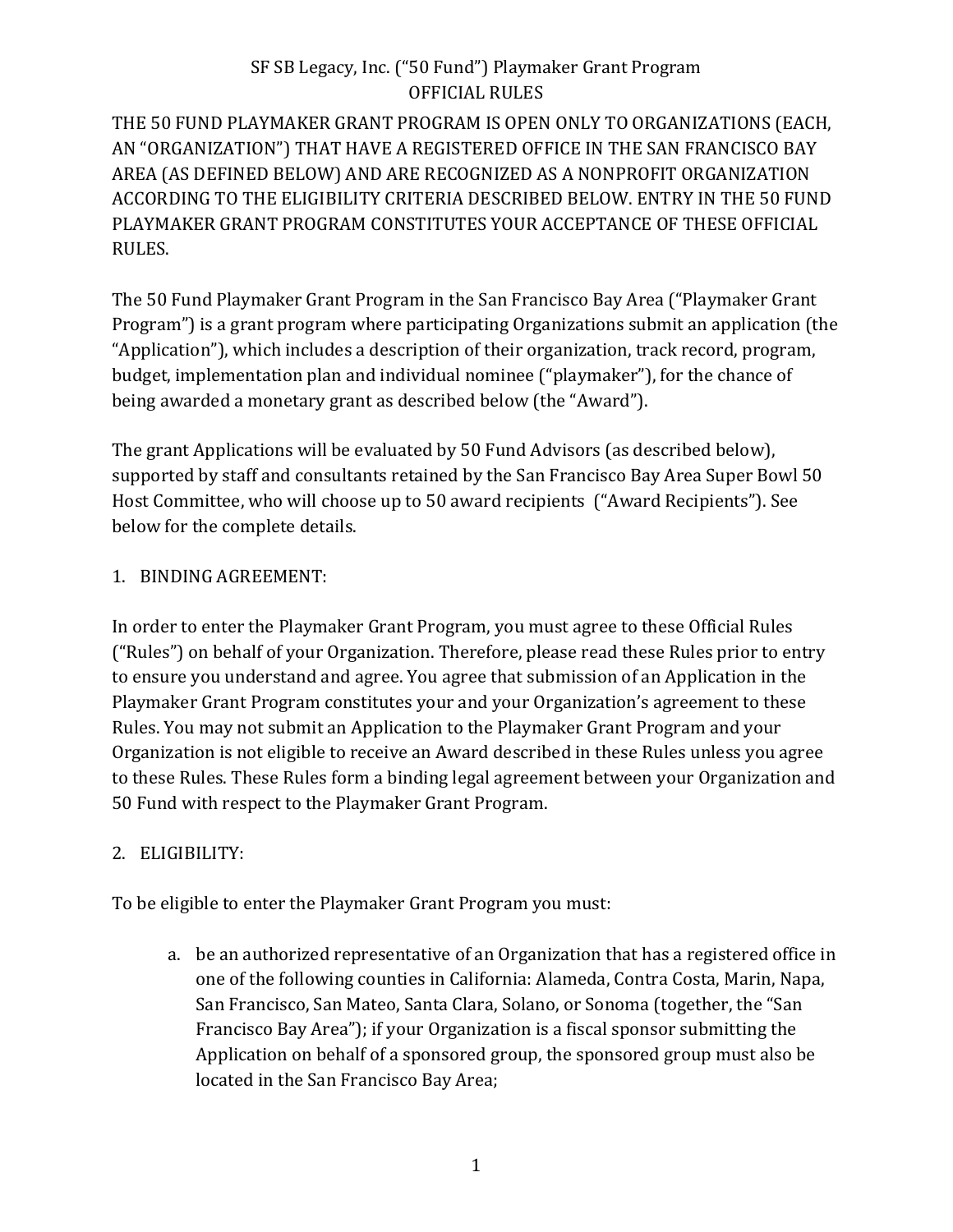- b. be a registered US  $501(c)(3)$  public charity;
- c. apply for a project that falls into one of the three 50 Fund focus areas: Youth Development—provide direct services to San Francisco Bay Area children, youth, and young adults from birth through 24 years of age who reside in lowincome households or high-risk communities, including public systems (e.g., foster care or juvenile justice); Community Investment—Nurture the health, wellbeing and livelihoods of young people and their families through investments in the economic, social and physical infrastructure of their communities; Sustainable Environments—build the resiliency of communities by enhancing the connectivity between residents and the natural environment that surrounds them.
- d. request funding for a specific project (the "project") that  $(1)$  has an implementation period no longer than 90 days from the time of application, and (2) has a budget not exceeding \$10,000 in unfunded obligations (applicants whose project budgets exceed \$10,000 must submit verification that funding has been received toward the project such that the project's unfunded obligation is less than or equal to \$10,000.
- e. nominate an individual with an affiliation to the applicant organization who the organization would like to receive recognition for their community service;
- f. have an operating budget equal to or greater than  $$100,000$  as verified by the organization's most recently submitted IRS Form 990 (line 18, "Current Year") which must be from calendar year or tax year 2012 or later;
- g. be at least 3 years from the organization's founding and commencement of substantive operations at the time of application;
- h. have access to the Internet as of December 31, 2015 in order to submit an Application and participate in other online aspects of the Playmaker Grant Program;
- i. not discriminate on any unlawful basis in either hiring/employment practices or in the administration of programs and services;
- j. not discriminate on the basis of sexual orientation or gender identity in hiring/employment practices; and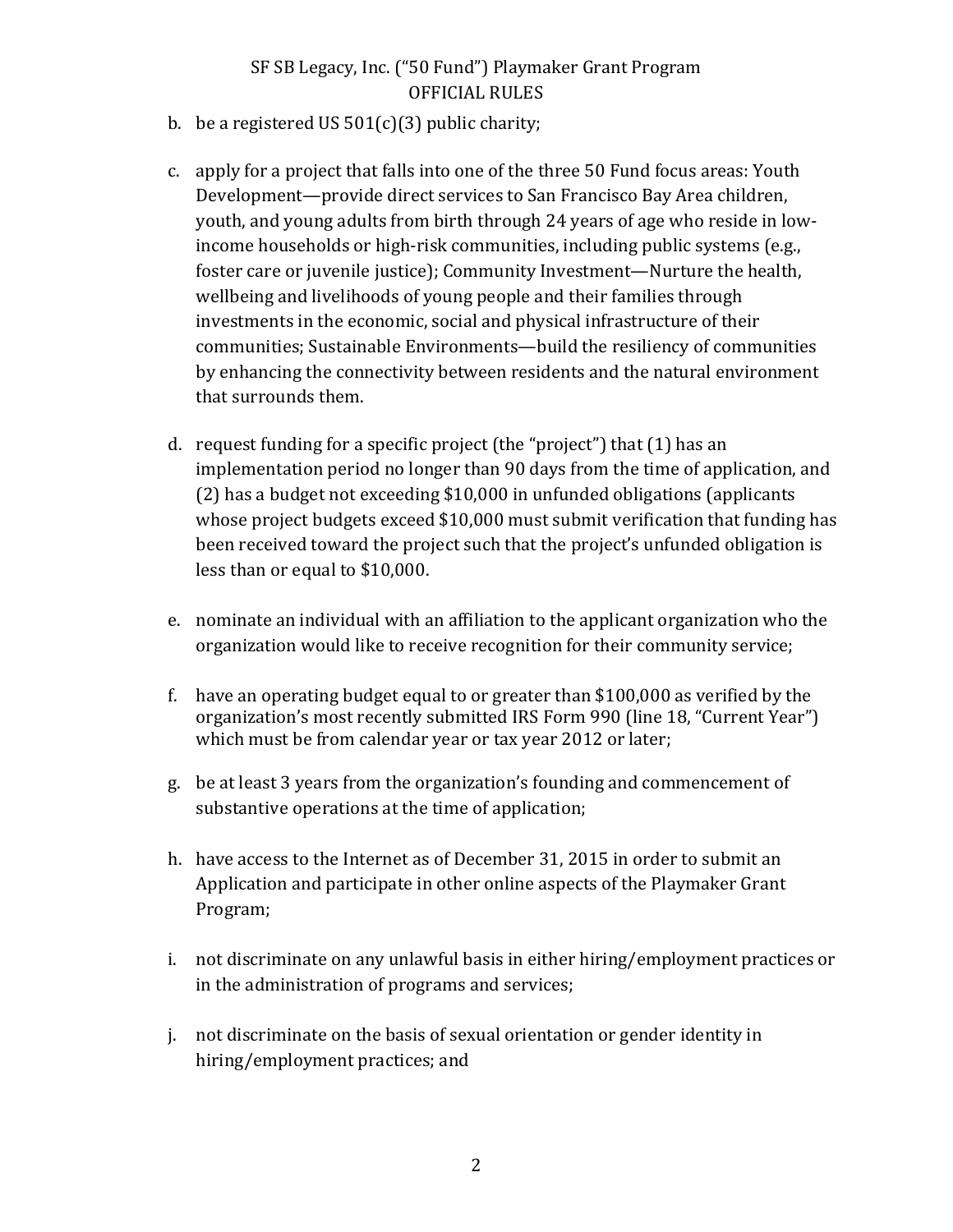k. agree that if you receive an Award, it will be used for programs open to all persons regardless of religion and will not be used for religious instruction.

The Playmaker Grant Program is void where prohibited by law. 50 Fund (as defined below) reserves the right to verify eligibility and to adjudicate on any dispute at any time. These rules are binding on you, individually, and/or on your Organization. You warrant that you are acting within the scope of your employment, as an employee, officer or director of Organization, and that such Organization has full knowledge of your actions and has consented thereto, including the Organization's potential receipt of an Award. You further warrant that your actions do not violate your Organization's policies and procedures.

# 3. 50 FUND:

The Playmaker Grant Program is organized by SF SB Legacy, Inc. ("50 Fund"), a nonprofit public benefit corporation incorporated under the laws of the State of California whose principal place of business is at 825 Battery Street, 3<sup>rd</sup> Floor, San Francisco, CA 94111 USA.

# 4. APPLICATION PERIOD:

The Playmaker Grant Program will have four (4) application periods ("Application Periods"):

- a. Application Period 1: Begins at 1:00 p.m. PT on February 3, 2015 and ends at 11:59 p.m. PT on February 28, 2015
- b. Application Period 2: Begins at  $1:00$  p.m. PT on May 5, 2015 and ends at  $11:59$ p.m. PT on May 31, 2015
- c. Application Period 2: Begins at 1:00 p.m. PT on August 4, 2015 and ends at 11:59 p.m. PT on August 31, 2015
- d. Application Period 2: Begins at 1:00 p.m. PT on November 3, 2015 and ends at 11:59 p.m. PT on November 30, 2015

Application Periods are subject to change.

## 5. HOW TO ENTER:

To enter the Playmaker Grant Program, visit the Playmaker Grant Program website located at https://50Fund.fluidreview.com ("Playmaker Grant Program Site") during the Application Periods and follow the instructions for submitting an Application that includes information about your Organization and your specific project idea, implementation plan, budget, and individual nominee.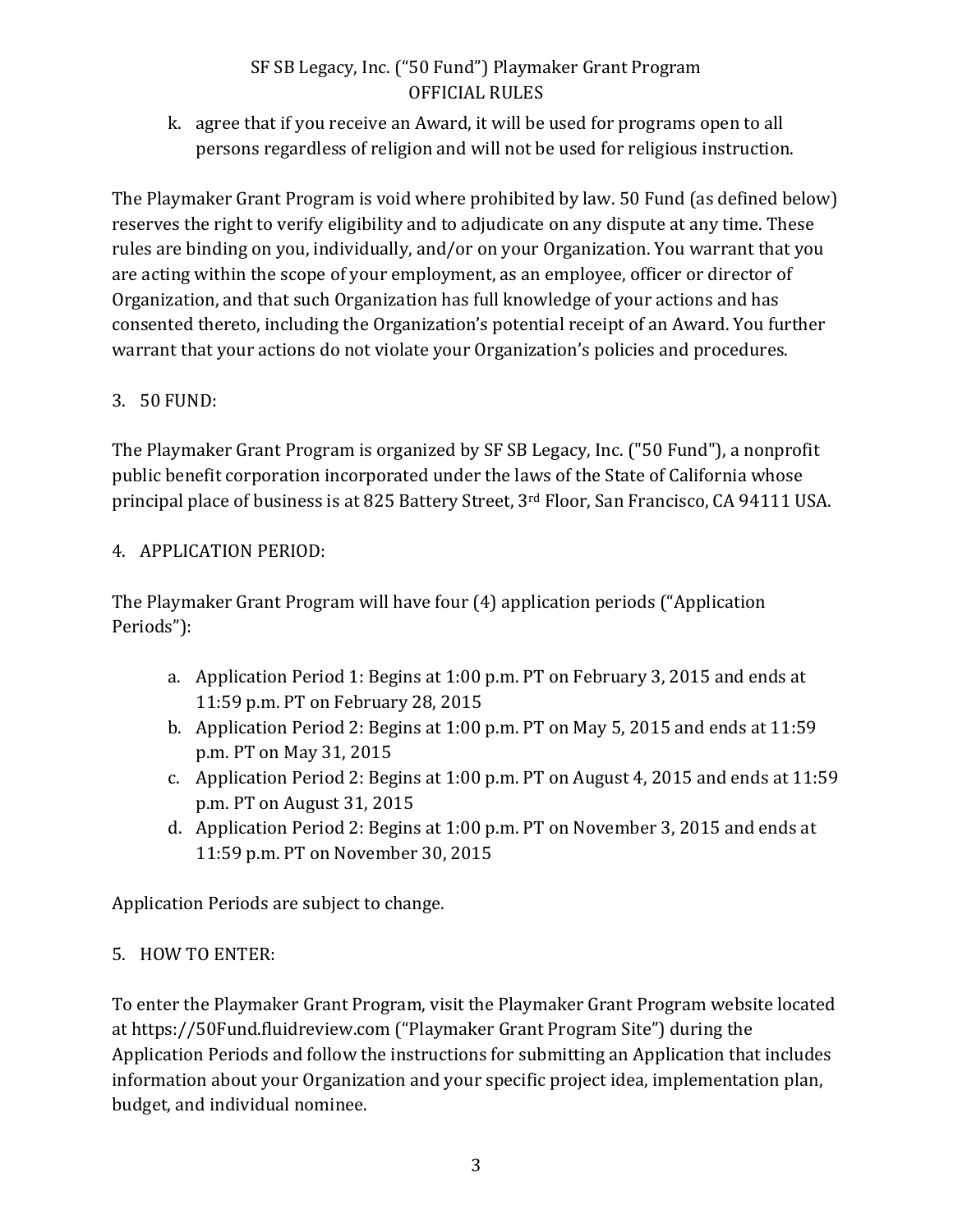The Application must meet the "Application Requirements," described below. LIMIT OF ONE (1) APPLICATION PER ORGANIZATION PER APPLICATION PERIOD (1-4), EXCEPT IF THE APPLICATION IS BEING SUBMITTED BY A FISCAL SPONSOR ON BEHALF OF A SPONSORED GROUP. Subsequent Applications will be disqualified. All Applications must be received during the Application Period. Applications are void if they are in whole or part illegible, incomplete, damaged, altered, counterfeit, obtained through fraud, or late. All Applications will be deemed made by the authorized account holder of the email address submitted at the time of entry, and the person submitting an Application may be required to show proof of being the authorized account holder for that email address. The "authorized account holder" is the natural person authorized by the Organization to submit an Application and assigned to an email address by an Internet service provider, online service provider, or other Organization responsible for assigning email address for the domain.

### 6. APPLICATION REQUIREMENTS:

The Application must meet the following Requirements:

- a. It must not be derogatory, offensive, threatening, defamatory, disparaging, libelous or contain any content that is inappropriate, indecent, sexual, profane, indecent, tortuous, slanderous, discriminatory in any way, or that promotes hatred or harm against any group or person, or otherwise does not comply with the theme and spirit of the Playmaker Grant Program.
- b. It must not contain content, material or any element that is unlawful, or otherwise in violation of or contrary to all applicable federal, state or local laws and regulations where the Application is created.
- c. It must not contain any content, material or element that displays any third party advertising, slogan, logo, trademark or otherwise indicates a sponsorship or endorsement by a third party, commercial entity or that is not within the spirit of the Playmaker Grant Program, as determined by 50 Fund, in its sole discretion.
- d. It must be an original, unpublished work that does not contain, incorporate or otherwise use any content, material or element that is owned by a third party or entity.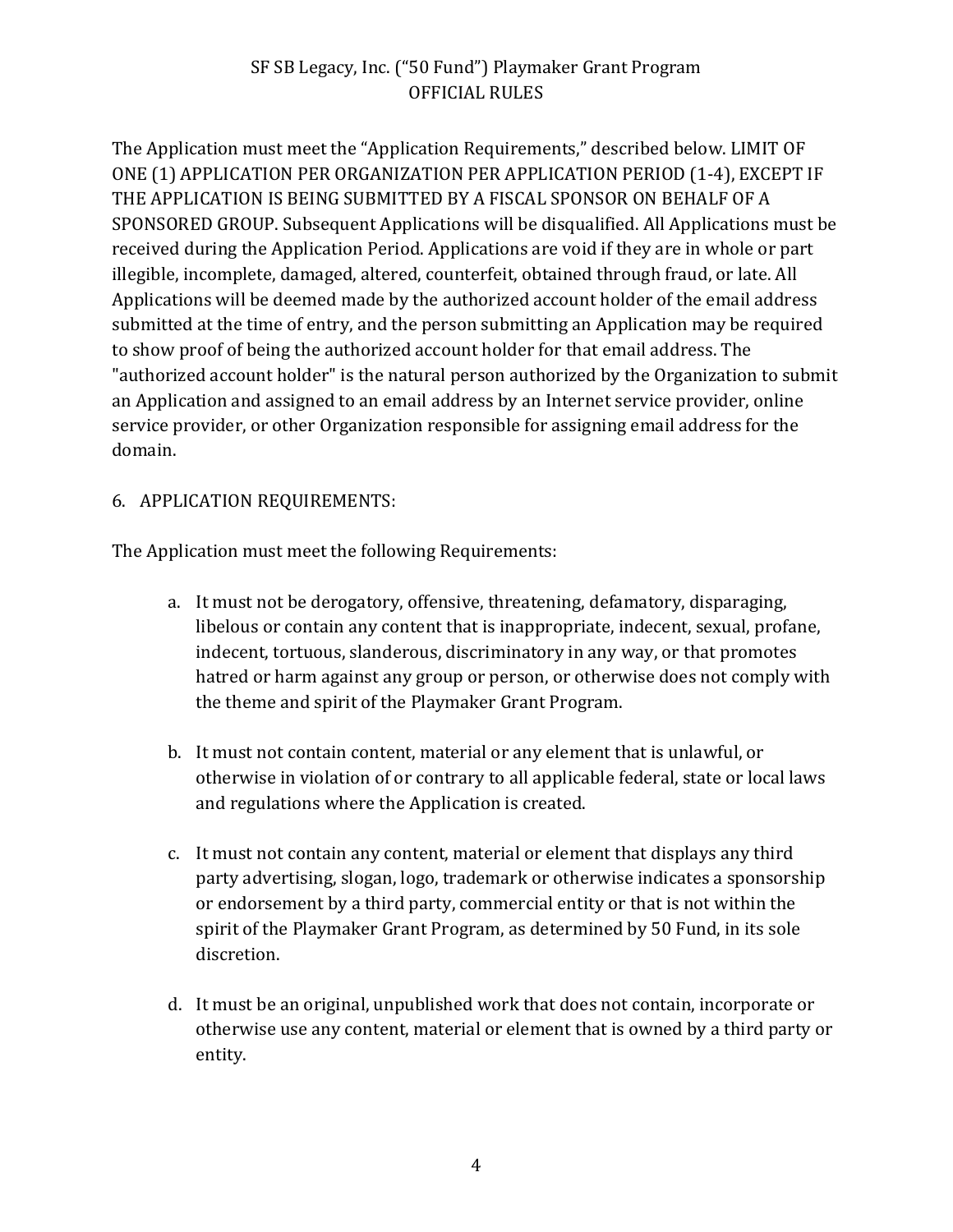- e. It cannot contain any content, element, or material that violates a third party's publicity, privacy or intellectual property rights.
- f. It must be in English.
- g. It must be submitted by an Organization that has a registered office in the San Francisco Bay Area. If your Organization is a fiscal sponsor submitting the Application on behalf of a sponsored group, the sponsored group must also be located in the San Francisco Bay Area.
- h. It must be submitted by an Organization that is a registered US  $501(c)(3)$  public charity.

During the Application Period, 50 Fund, its agents and/or the Advisors (as defined below) will be evaluating each Application to ensure that it meets the Application Requirements. 50 Fund reserves the right, in its sole discretion, to disqualify any Organization which submits an Application that does not meet the Application Requirements.

## 7. JUDGING:

A team of 50 Fund directors and advisors supported by staff and consultants retained by the San Francisco Bay Area Super Bowl 50 Host Committee (collectively, the "Advisors") will select up to fifty (50) Award Recipients. The Advisors will evaluate each Application based on the following criteria ("Criteria"): *"Investments will be made in organizations with a passionate advocate and a specific, compelling use for funds to provide an immediate community impact."* 

- a. **Passionate advocate** an individual affiliated with the applicant organization (e.g. volunteer, board member, donor, staff member) who will support the project and who represents the values and
- b. **Specific, compelling use** opportunity has been vetted within applying organization; the desired outcomes are relevant to the proposed expenditure
- c. **Immediate community Impact** once awarded, funds could be spent within 90 days.

In order to permit 50 Fund to select the Award Recipients, an Organization may be required to submit additional information, including but not limited to the following:

a. Audited financial statements;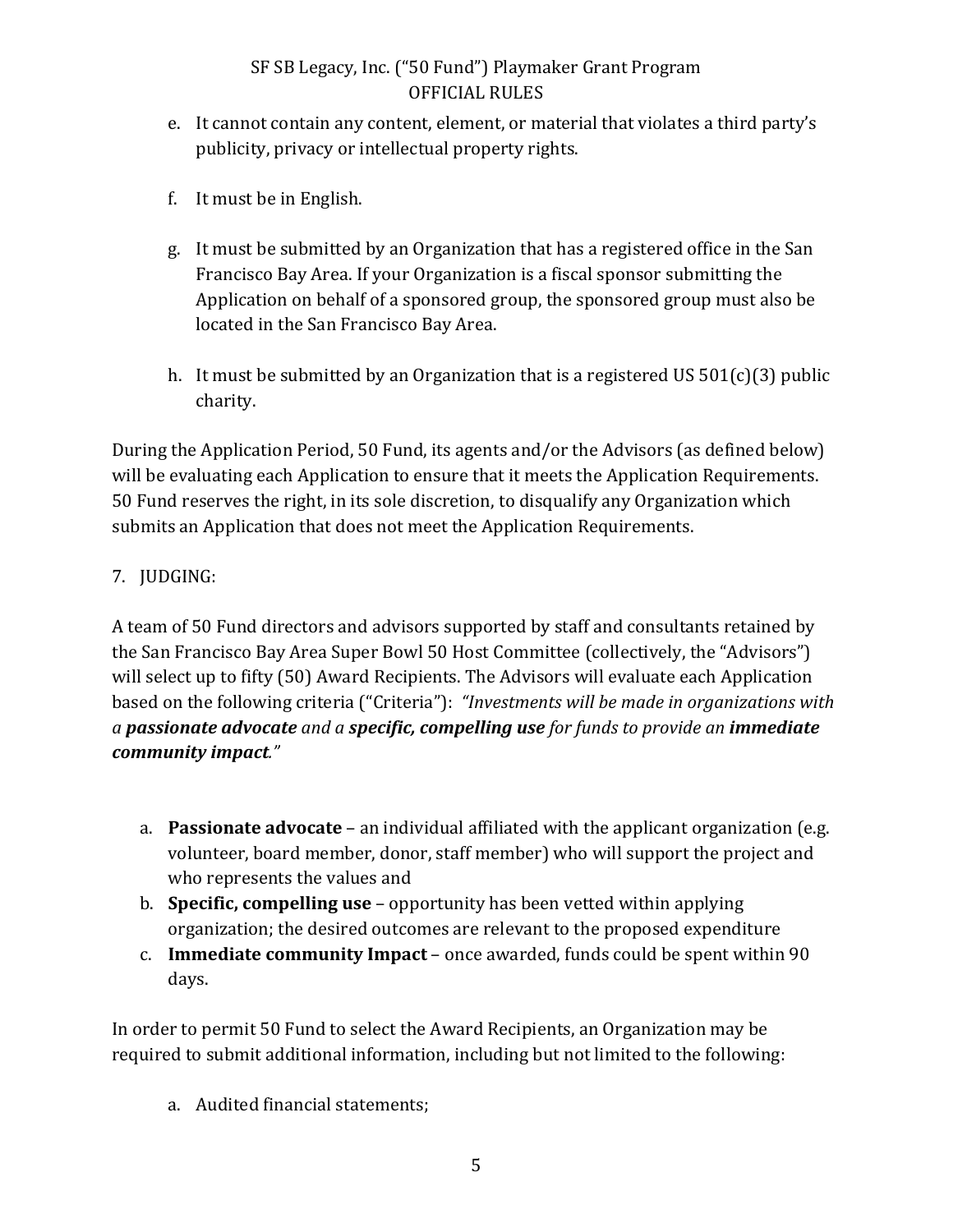- b. Relevant bank wire information;
- c. Recent bank statements;
- d. Full list of full legal names of senior leadership, trustees, and board members;
- e. Relevant information on any government affiliation or public funding:
- f. Further details or information on Organization's project idea and implementation plan;
- g. Information demonstrating that the Organization complies with all applicable anti-corruption laws, the USA Patriot Act and any other applicable laws; and
- h. If the Application is being submitted by an Organization in the capacity of a fiscal sponsor, further information regarding the relationship between the Organization and the sponsored group.

If an Organization does not respond to the request for additional information within 2 days from the first notification attempt, then such Organization will be disqualified.

During the period from February 3, 2015 to January 25, 2016, the Award Recipients will be selected and notified by telephone and/or email, at 50 Fund's discretion. All Award Recipients will be required to sign a grant agreement in a form provided by and acceptable to the 50 Fund. If an Award Recipient does not sign a grant agreement, then such Award Recipient will be disqualified. With respect to notification by telephone, such notification will be deemed given when the Award Recipient engages in a live conversation with 50 Fund or when a message is left on the Award Recipient's voicemail service or answering machine by 50 Fund, whichever occurs first. All notification requirements, as well as other requirements within these Rules, will be strictly enforced.

### 8. AWARDS:

Award Recipients: Each of the Award Recipients will receive an Award in an amount determined by the 50 Fund, up to \$10,000.

### 9. AGREEMENTS: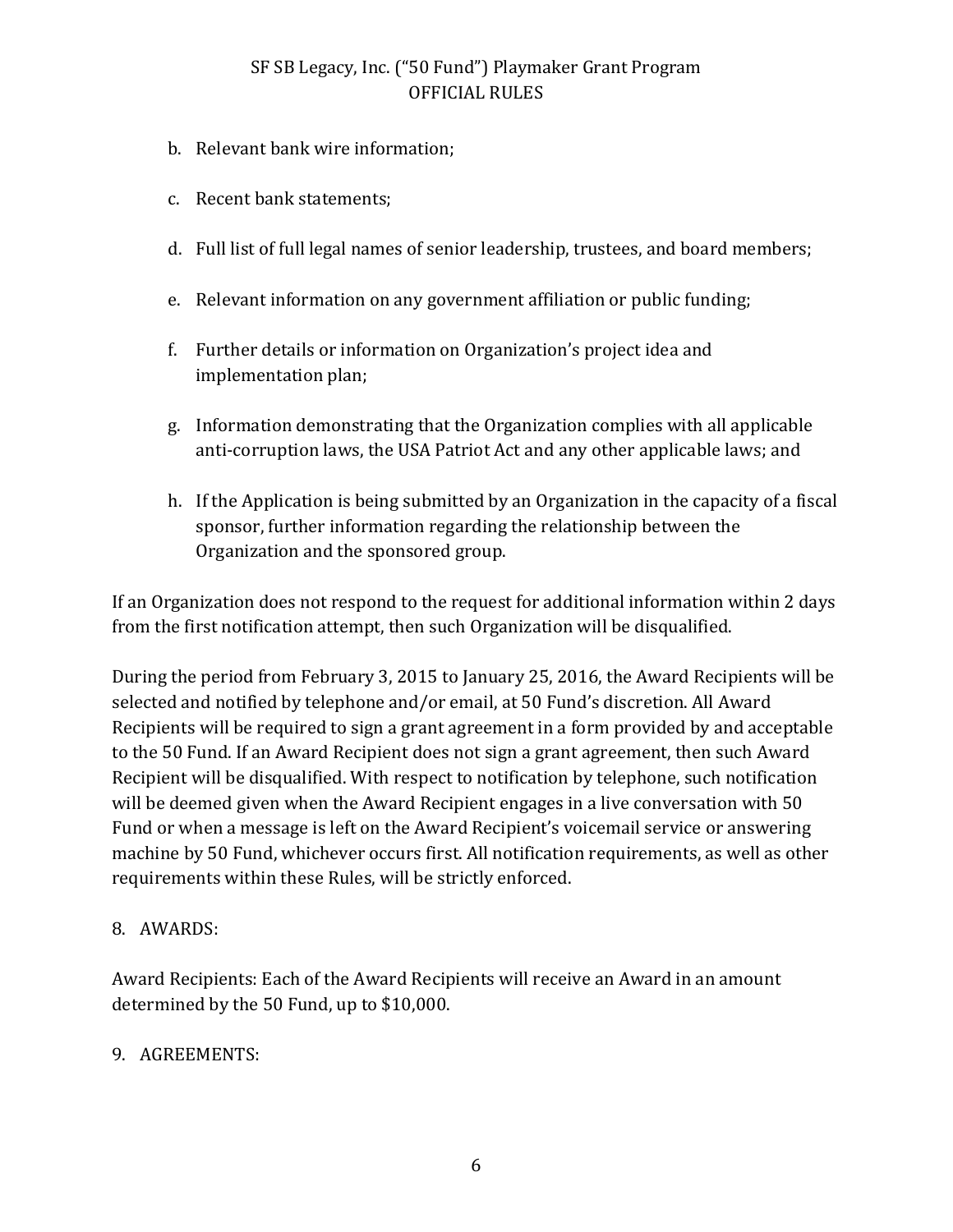All selections of Award Recipients are subject to a legal due diligence review of each selected Organization, and the execution of a grant agreement between 50 Fund and each Organization. If the Organization does not pass the legal due diligence review (as determined by 50 Fund, in its sole discretion) or if the Organization does not sign a grant agreement, the Organization will not be eligible to receive any Award. No transfer, substitution or cash equivalent for Awards is allowed, except at 50 Fund's sole discretion. 50 Fund reserves the right to substitute an Award, in whole or in part, of equal or greater monetary value if an Award cannot be awarded, in whole or in part, as described for any reason. Value is subject to market conditions, which can fluctuate and any difference between actual market value and approximate retail value will not be awarded.

#### 10. TAXES:

MONETARY AND/OR IN-KIND GRANTS TO AWARD RECIPIENTS ARE SUBJECT TO THE EXPRESS REQUIREMENT THAT THEY SUBMIT TO 50 FUND ALL DOCUMENTATION REQUESTED BY 50 FUND TO PERMIT IT TO COMPLY WITH ALL APPLICABLE STATE, FEDERAL, AND LOCAL TAX REPORTING AND WITHHOLDING REQUIREMENTS. ALL AWARDS WILL BE NET OF ANY TAXES 50 FUND IS REQUIRED BY LAW TO WITHHOLD. ALL TAXES IMPOSED ON AWARDS ARE THE SOLE RESPONSIBILITY OF THE AWARD RECIPIENTS. In order to receive an Award, Award Recipients must submit the tax documentation requested by 50 Fund or otherwise required by applicable law, to 50 Fund or the relevant tax authority, all as determined by applicable law. The Award Recipient is responsible for ensuring that it complies with all the applicable tax laws and filing requirements. If an Award Recipient fails to provide such documentation or comply with such laws, any Award may be forfeited.

### 11. GENERAL CONDITIONS:

All federal, state and local laws and regulations apply. 50 Fund reserves the right to disqualify any Organization from the Playmaker Grant Program in its sole discretion.

### 12. INTELLECTUAL PROPERTY RIGHTS:

The Organization retains ownership of all intellectual and industry property rights (including moral rights) in all materials submitted to the Playmaker Grant Program Site or to 50 Fund or its representatives as part of its Application, including, without limitation, photographs, comments, information, text, video, feedback, creative ideas, suggestions, or other materials (each a "Submission" and collectively, the "Submissions"). All Award Recipients hereby grant to 50 Fund and its affiliates, partners, and representatives a nonexclusive, royalty-free, perpetual, irrevocable, and fully sublicensable right to use,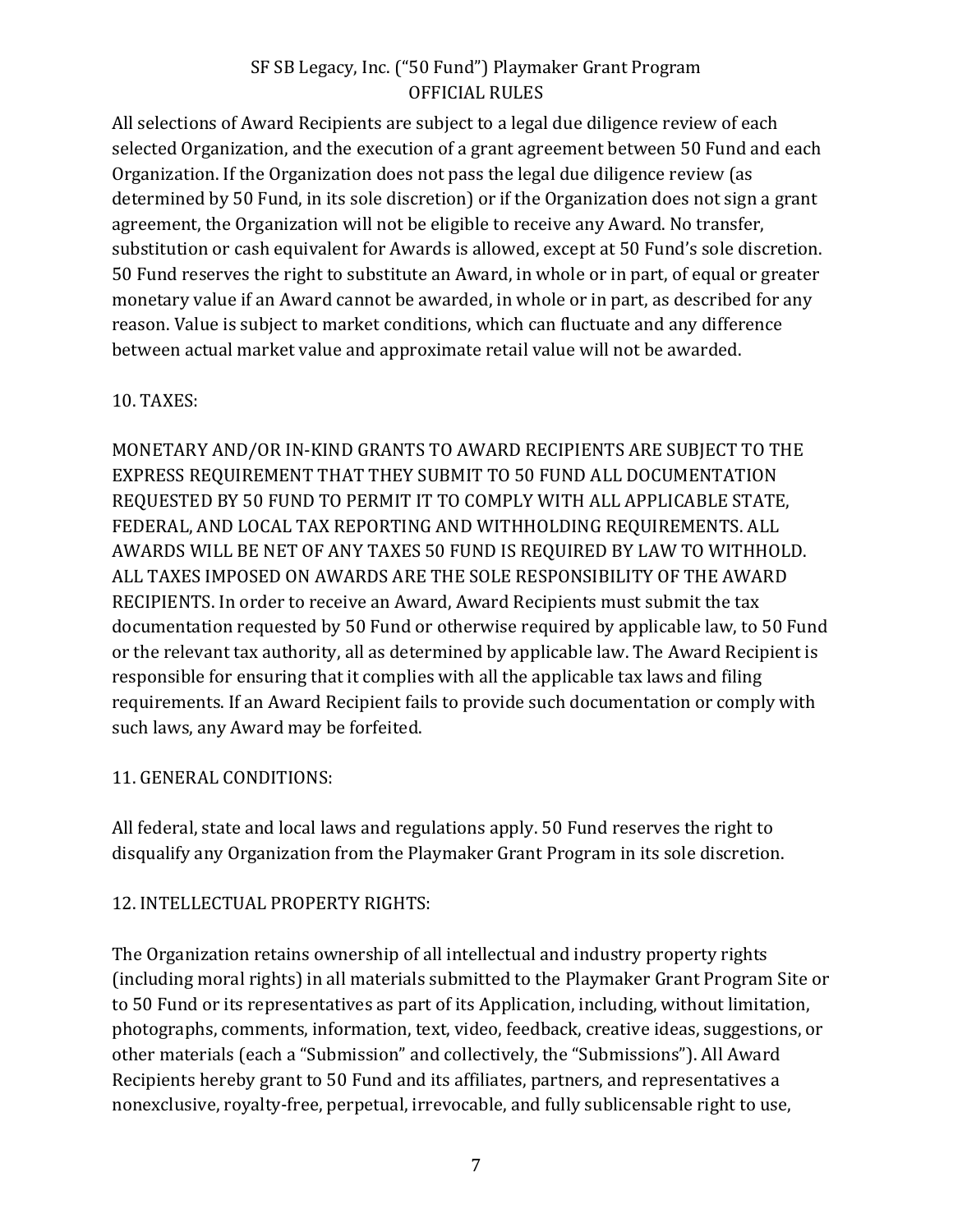reproduce, modify, adapt, publish, translate, create derivative works from, distribute, copy, and display the Award Recipient's Submission, in whole or in part, throughout the world in any form, media, or technology, including all promotion, marketing, publicity, and any other uses thereof related to the Playmaker Grant Program, without notice or attribution to you, the Organization, or any other entity or person and without obtaining any further permission or license or making any payment whatsoever, to the maximum extent permitted by law, and you acknowledge that 50 Fund has no obligation to use your Submission. 

Any material an Organization submits to the Playmaker Grant Program Site or to 50 Fund or its representatives and partners is not confidential or proprietary and 50 Fund and its representatives and partners shall be under no obligation to maintain the confidentiality of any content submitted.

All Award Recipients will be required to sign a grant agreement, which will include a provision requiring that any intellectual property rights created with Award funds must be placed and widely disseminated in the public domain, free for any use.

### 13. PRIVACY:

Organizations agree that personal data entered during the registration, including name, mailing address, phone number, and email address may be processed, stored, shared and otherwise used for the purposes of administering the Playmaker Grant Program and within the context of the Playmaker Grant Program. Organizations also understand this data may be used by 50 Fund in order to verify an Organization's identity, postal address and telephone number in the event an Application qualifies for an award. Organizations have the right to access, review, rectify or cancel any personal data held by 50 Fund in connection with the Playmaker Grant Program by writing to 50 Fund at the address listed above. If an Organization does not provide the data required at registration, that Organization's Application will be ineligible. All personal information that is collected from the Organization is subject to 50 Fund's Privacy Policy, located at: http://www.50fund.org/privacy.

### 14. PUBLICITY:

By accepting an Award, Organization agrees and consents to 50 Fund's and its agents' use of Organization's name and/or likeness to name the Organization for a reasonable time during and after completion of the Playmaker Grant Program, without additional compensation, in promotional material of 50 Fund (or its agents). Organization's information may also be transferred to countries outside the country of Organization's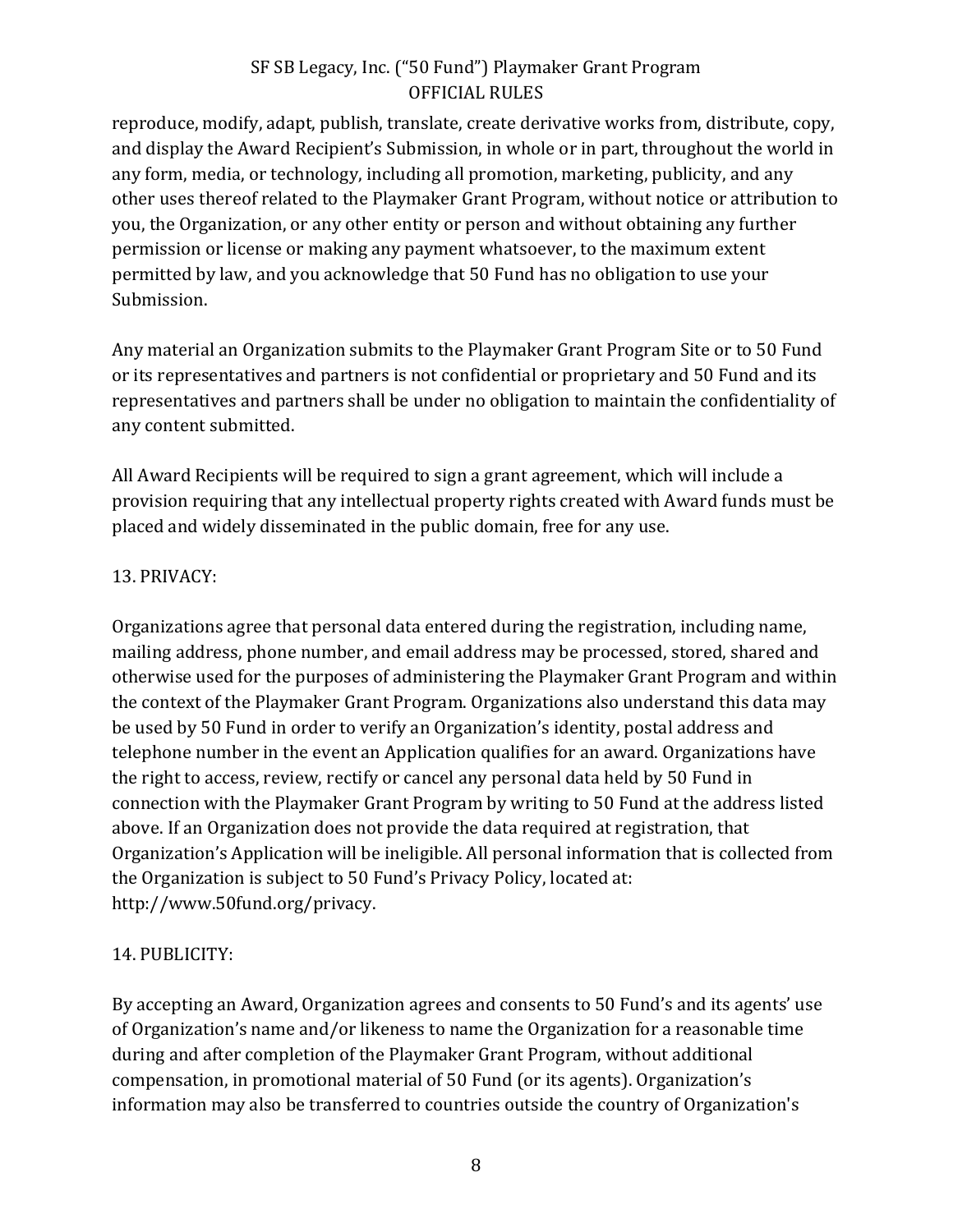incorporation. Such other countries may not have privacy laws and regulations similar to those of the country of Organization's incorporation.

#### 15. WARRANTY AND INDEMNITY:

Organizations warrant that their Applications are their Organization's original work and, as such, the Organization is the sole and exclusive owner and rights holder of the submitted Application and that it has the right to submit the Application in the Playmaker Grant Program and grant all required licenses. Each Organization agrees not to submit any Application that  $(1)$  infringes any third party proprietary rights, intellectual property rights, industrial property rights, personal or moral rights or any other rights, including without limitation, copyright, trademark, patent, trade secret, privacy, publicity or confidentiality obligations; or  $(2)$  is confidential or proprietary information; or  $(3)$ otherwise violates the applicable state, federal or local law. To the maximum extent permitted by law, each Organization indemnifies and agrees to keep indemnified employees, interns, contractors, and official office-holders of 50 Fund, or their parent companies, subsidiaries, affiliates ("Playmaker Grant Program Entities") at all times from and against any liability, claims, demands, losses, damages, costs and expenses resulting from any act, default or omission of the Organization and/or a breach of any warranty set forth herein. To the maximum extent permitted by law, each Organization agrees to defend, indemnify and hold harmless the Playmaker Grant Program Entities from and against any and all claims, actions, suits or proceedings, as well as any and all losses, liabilities, damages, costs and expenses (including reasonable attorneys fees) arising out of or accruing from (a) any Application or other material uploaded or otherwise provided by the Organization that infringes any copyright, trademark, trade secret, trade dress, patent or other intellectual property right of any person or defames any person or violates their rights of publicity or privacy, (b) any misrepresentation made by the Organization in connection with the Playmaker Grant Program;  $(c)$  any non-compliance by the Organization with these Rules; (d) claims brought by persons or entities other than the parties to these Rules arising from or related to the Organization's involvement with the Playmaker Grant Program; (e) acceptance, possession, misuse or use of any award or participation in any Playmaker Grant Program-related activity or participation in this Playmaker Grant Program; (f) any malfunction or other problem with the Playmaker Grant Program Site;  $(g)$  any error in the collection, processing, or retention of entry information; or (h) any typographical or other error in the printing, offering or announcement of any award or Award Recipients.

#### 16. ELIMINATION: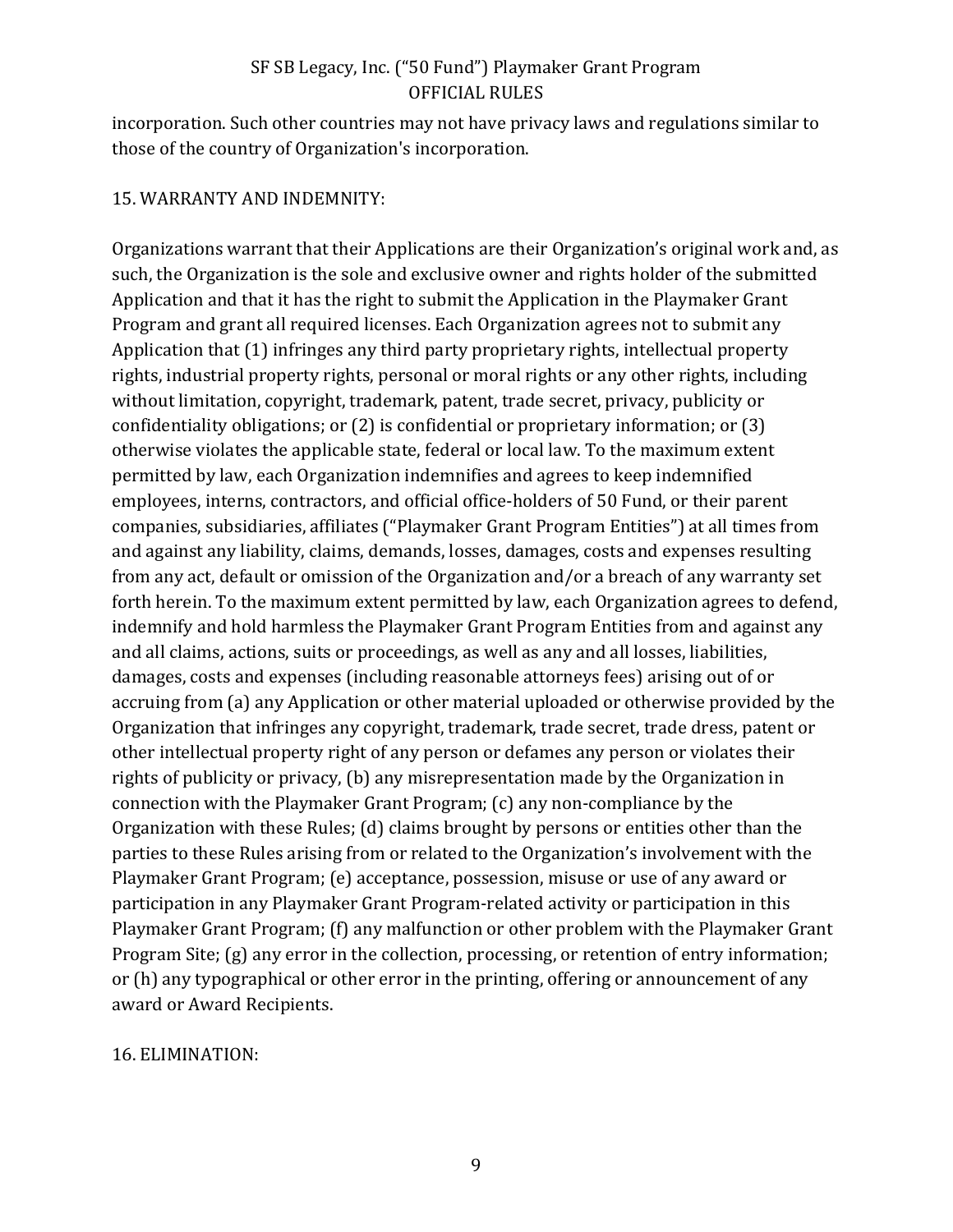Any false information provided within the context of the Playmaker Grant Program by any Organization concerning identity, mailing address, telephone number, email address, ownership of right or non-compliance with these Rules or the like may result in the immediate elimination of the Organization from the Playmaker Grant Program.

### 17. INTERNET:

Playmaker Grant Program Entities are not responsible for any malfunction of the entire Playmaker Grant Program Site or any late, lost, damaged, misdirected, incomplete, illegible, undeliverable, or destroyed Applications due to system errors, failed, incomplete or garbled computer or other telecommunication transmission malfunctions, hardware or software failures of any kind, lost or unavailable network connections, typographical or system/human errors and failures, technical malfunction(s) of any telephone network or lines, cable connections, satellite transmissions, servers or providers, or computer equipment, traffic congestion on the Internet or at the Playmaker Grant Program Site, or any combination thereof, including other telecommunication, cable, digital or satellite malfunctions which may limit an Organization's ability to participate.

# 18. RIGHT TO CANCEL, MODIFY OR DISQUALIFY:

50 Fund reserves the right at its sole discretion to cancel, terminate, modify or suspend the Playmaker Grant Program, or to determine not to make any Award under the Playmaker Grant Program. 50 Fund reserves the right to update or modify these Official Rules at any time. The payment of any Awards is subject to availability of funding. Award size may be modified depending on the number of Playmaker Grant Program Award Recipients, and available funds. 50 Fund reserves the right to disqualify any Organization or choose not to make an Award to any Organization in its sole discretion. Any attempt by an Organization to deliberately damage any web site, including the Playmaker Grant Program Site, or undermine the legitimate operation of the Playmaker Grant Program is a violation of criminal and civil laws and should such an attempt be made, 50 Fund reserves the right to seek damages from any such Organization to the fullest extent of the applicable law.

## 19. NOT AN OFFER OR CONTRACT OF EMPLOYMENT:

Under no circumstances shall the submission of an Application into the Playmaker Grant Program, the awarding of an Award, or anything in these Rules be construed as an offer or contract of employment with either 50 Fund, or the Playmaker Grant Program Entities. You acknowledge that you have submitted your Application voluntarily and not in confidence or in trust. You acknowledge that no confidential, fiduciary, agency or other relationship or implied-in-fact contract now exists between you or your Organization and 50 Fund or the